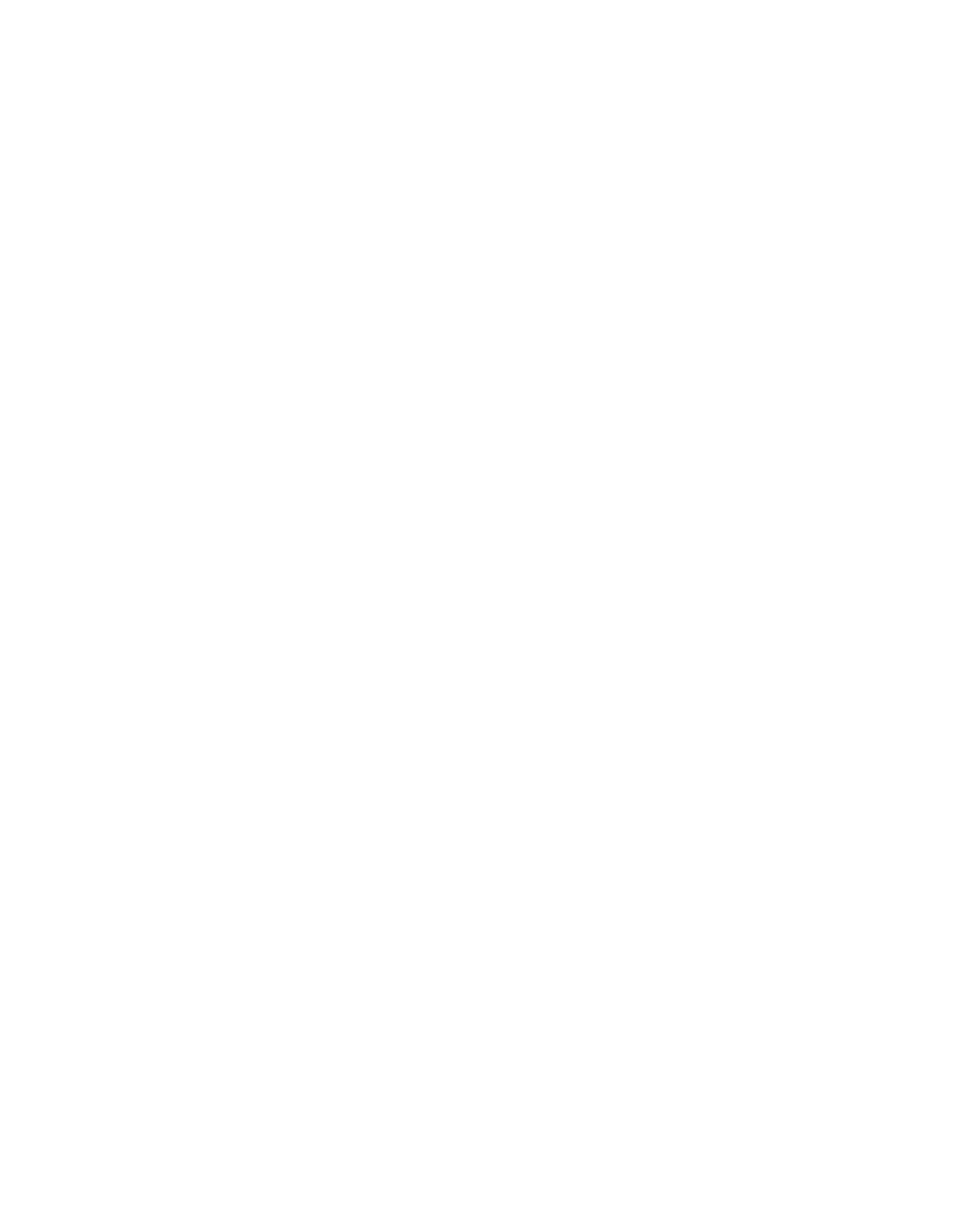#### **Contents**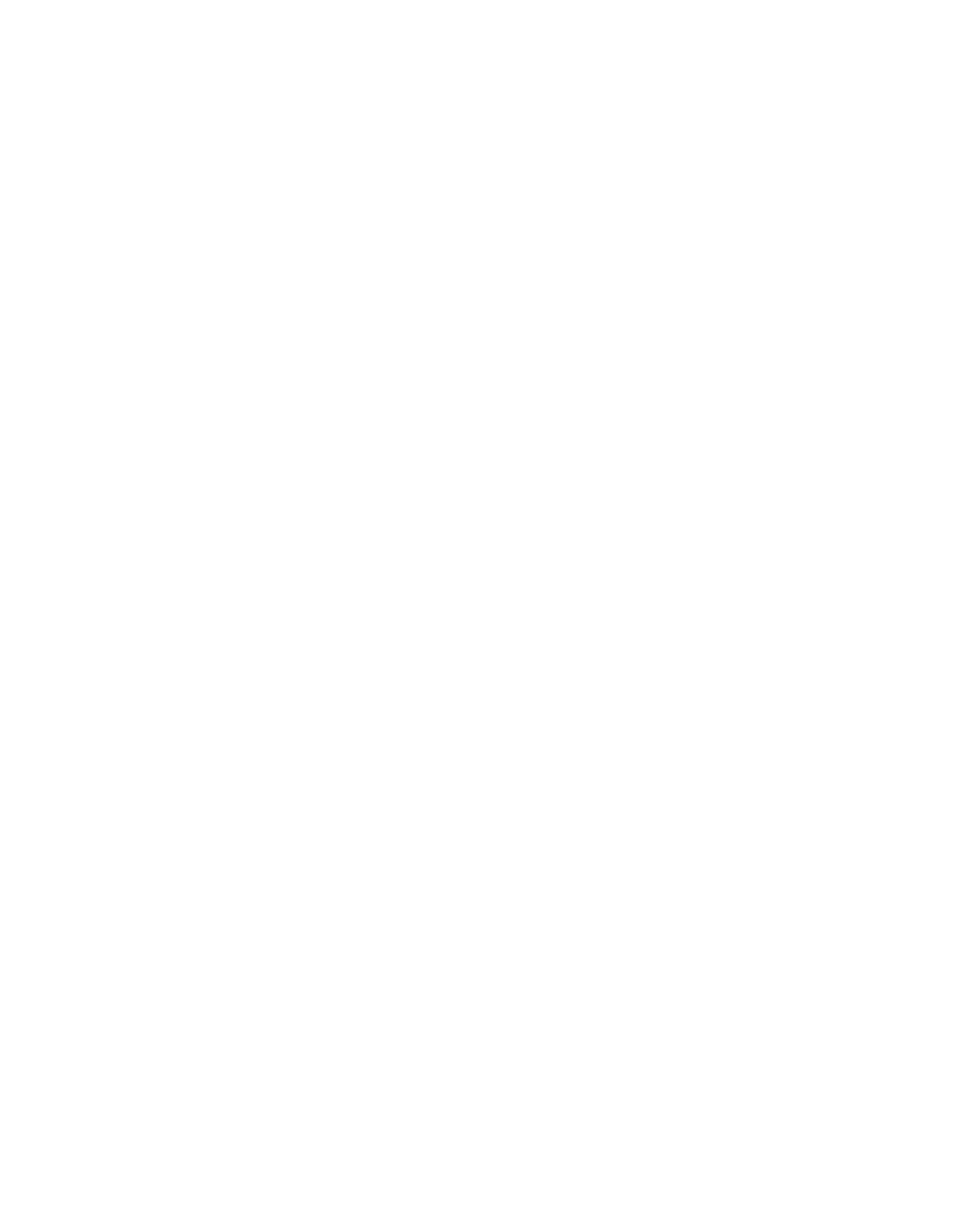# 1 Housing Terms

AFFORDABLE HOUSING / REGULATED AFFORDABLE HOUSING "affordable housing" refers to rental housing that is income or rent-restricted so that households earning up to 60 percent of the area median family income (see Area Median Family Income (MFI) below) can afford to live there and pay no more than 30 percent of their pre-tax income on rent and utilities.

Regulated affordable housing is income or rent-restricted to ensure the housing is occupied by households earning a certain income. Regulations are set according to the types of funding used to develop the housing, such as the Low-Income Housing Tax Credit, or U.S. Housing and Urban Development (HUD) funding. Most regulated affordable housing is restricted to be affordable to households earning under 60 percent MFI, but these restrictions vary. Almost all regulated affordable housing has affordability covenants (see covenant definition below) on the property that can range from a few years to 99 years, depending on the program. When these covenants end, the property may lose its affordability requirements. The terms 'regulated affordable housing' and 'restricted affordable housing' are often used interchangeably.

AREA MEDIAN INCOME (AMI) / MEDIAN FAMILY INCOME (MFI) Every year the U.S. Department of Housing and Urban Development (HUD) produces a median family income to determine affordability thresholds for an area (sometimes these geographies are HUD-specific). Affordable housing projects' income limits, rent limits, loans, and other characteristics will be based on this MFI (e.g., units affordable to households earning 30 percent of MFI or 50 percent of MFI).<sup>1</sup>

ACQUISITION Refers to the purchase of housing units with the goal of transitioning the units to affordable rental housing. The process of acquiring a rental property for affordable rental housing is qualifies for tax credits through the Low Income Housing Tax Credit based on income eligibility.

COST BURDENED A household is considered "cost burdened" when it pays more than 30 percent of its gross income on housing costs. A household is considered "severely cost burdened" when it pays more than 50 percent of its income on housing costs. These terms come from HUD, and include mortgage payments and interest, or rent, utilities, and insurance.

<sup>&</sup>lt;sup>1</sup> A note on MFI vs AMI from HUD: "HUD estimates Median Family Income (MFI) annually for each metropolitan area and non-metropolitan county. The metropolitan area definitions are the same ones HUD uses for Fair Market Rents (except where statute requires a different configuration). HUD calculates Income Limits as a function of the area's Median Family Income (MFI). The basis for HUD's median family incomes is data from the American Community Survey, table B19113 - MEDIAN FAMILY INCOME IN THE PAST 12 MONTHS. The term Area Median Income is the term used more generally in the industry. If the term Area Median Income (AMI) is used in an unqualified manor, this reference is synonymous with HUD's MFI. However, if the term AMI is qualified in some way - generally percentages of AMI, or AMI adjusted for family size, then this is a reference to HUD's income limits, which are calculated as percentages of median incomes and include adjustments for families of different sizes." Source: HUD. 2018. "FY 2018 Income Limits Frequently Asked Questions." https://www.huduser.gov/portal/datasets/il/il18/FAQs-18r.pdf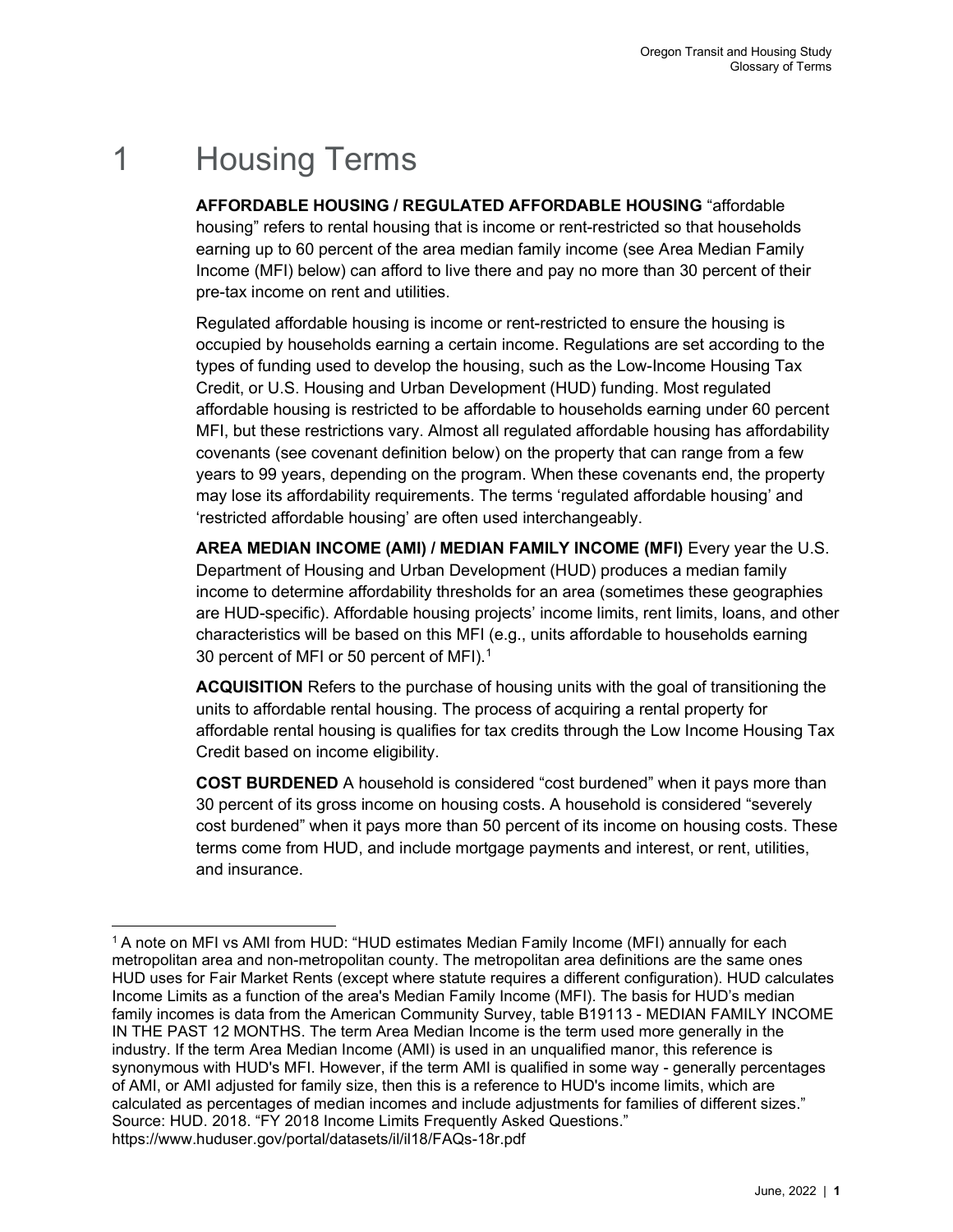COVENANT A restriction placed on the title of a property that, depending on the provision, maintains the affordability of the affected housing units in a predetermined amount of time (e.g., 50 years). This is often called a "deed restriction."

DIFFICULT TO DEVELOP AREA (DDA) A federally designated area that has high land, construction and or utility costs relative to the area median income and Fair Market Rents. DDAs are designated by the U.S Department of Housing and Urban Development and used in relation to the Low Income Housing Tax Credit.

DISPLACEMENT A process of neighborhood change where households are forced to move from their residence, or are prevented from relocating to an area that had previously been accessible to them, due to forces outside of their personal control.<sup>2</sup> Displacement can occur with gentrification (see definition below) but gentrification can occur without displacement. Generally, there are three types of displacement: a household can be forced to move by virtue of cost (called economic or indirect displacement), can be forced to move due to the physical demolition of their existing housing (called physical or direct displacement), or can be forced to move because the culture of the neighborhood changes (called cultural displacement).

**FILTERING** A process by which housing depreciates in value over time, sometimes due to intrinsic features (i.e., obsolescence) and sometimes due to the availability of more desirable alternatives (e.g., new housing in another location), and becomes affordable to lower-income households but remains market-rate.

GENTRIFICATION A process of neighborhood change that occurs in a historically disinvested neighborhood and includes economic change—by means of real estate investment and new higher-income residents moving in—as well as demographic change—not only in terms of income level, but also in terms of changes in the education level or racial make-up of residents.<sup>3</sup>

HOUSING AFFORDABILITY "Housing that is affordable" refers to any type of housing, regulated or not, that costs less than 30 percent of a household's pre-tax income. This definition is a generally accepted definition of affordability. This is not to be confused with "affordable housing."

HOUSING FINANCE AGENCY Refers to state-chartered authorities established to help meet the affordable housing needs of the residents of their state. The agencies administer a range of affordable housing and community development programs. Most agencies are independent entities that operate under the direction of a board of directors appointed by the state's governor.<sup>4</sup>

HOUSING NEEDS ANALYSIS (HNA) A housing needs analysis (HNA) is one of the components a city needs to consider if the city wants to satisfy the housing needs of its residents. An HNA is both a product and a process that the city goes through to determine areas of need in their current inventory of housing and their buildable land supply. Because the comprehensive planning process in Oregon is based on cities having a 20-year supply of land, the HNA is needed to determine if the city is satisfying

<sup>2</sup> https://www.urbandisplacement.org/resources#section-56

<sup>3</sup> https://www.urbandisplacement.org/gentrification-explained

<sup>4</sup> https://www.ncsha.org/about-us/about-hfas/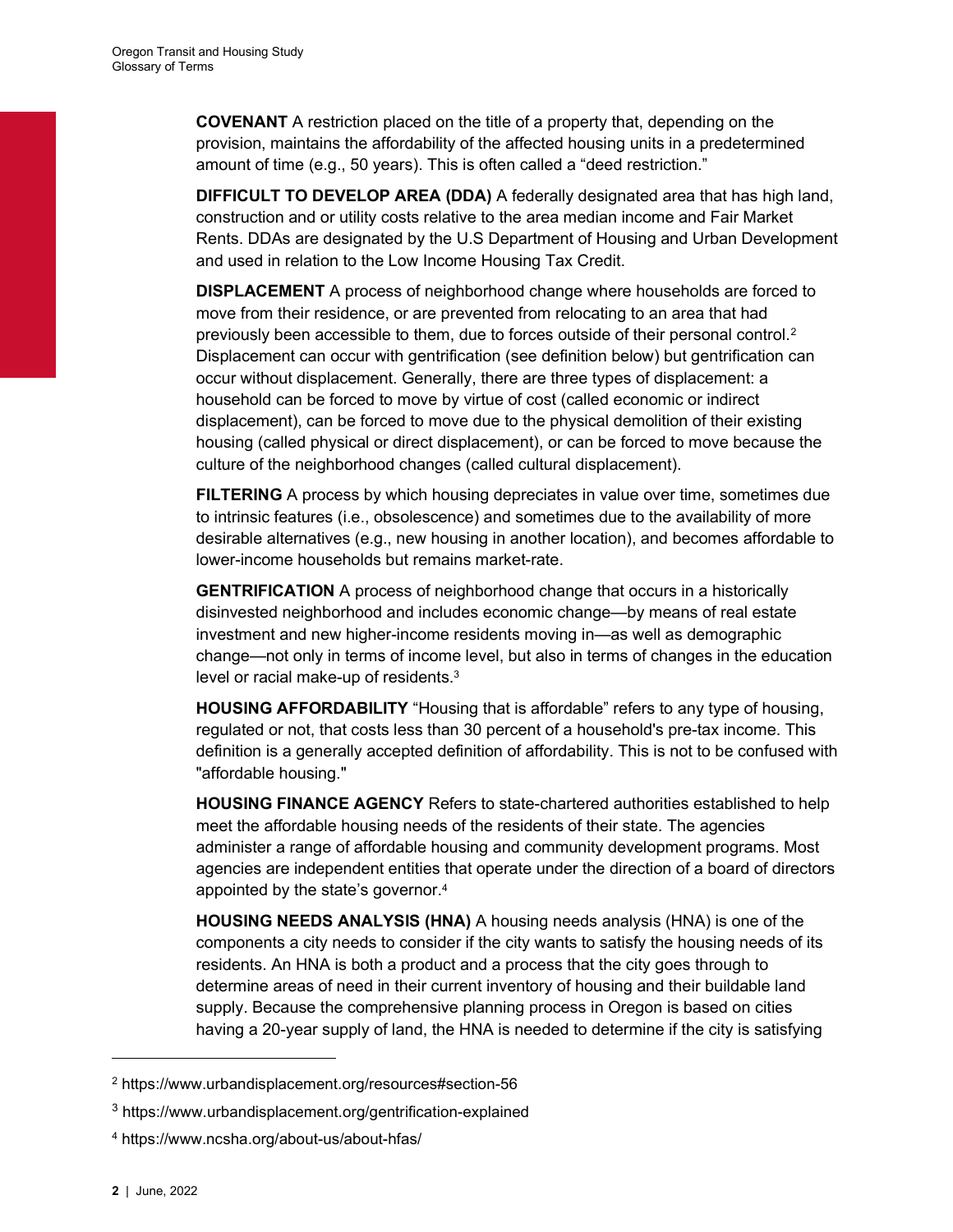this need. If the city has a deficit of housing supply for the next 20-years, the city must either expand its urban growth boundary (UGB), increase the amount of allowed housing development on lands already within the UGB, or combine these two alternatives.

As opposed to very small cities, cities with a population larger than 2,500 must include a broader range of housing types when they decide what "needed housing units" should be planned for in their community. This means they must look beyond single family detached housing and include multi-unit housing, manufactured homes, renter occupied units, and other forms of housing.

LOW COST MARKET RENTALS Housing that is affordable to low income households but not regulated or restricted by a funding source, is referred to as "low cost market rentals." These housing units are often affordable by nature of their location, condition, age, or the amenities offered nearby or at the property. These units are often called "naturally occurring affordable housing" or NOAHs.

LOW INCOME HOUSING TAX CREDIT A tax incentive to help construct or rehabilitate rental housing for low-income households. The credit may be used to subsidize the acquisition, construction and rehabilitation of affordable rental housing.

MARKET-RATE HOUSING Refers to housing where the rent or sales price is set by the building owner to reflect market conditions; typically developed by for-profit developers.

MEDIAN FAMILY INCOME (MFI) Synonymous with Area Median Income (see definition above).

MISSION-ORIENTED Refers to public or non-profit entities who are working in areas that produce social good. These can be Mission-Oriented developers – such as those who build regulated affordable housing – or mission-oriented investors (see Impact Investing above) – such as those who sacrifice some financial return for social benefits.

PERMANENT SUPPORTIVE HOUSING Refers to regulated affordable housing that features an indefinite leasing or rental assistance at extremely low costs and is paired with supportive social services aimed at ensuring stable and successful housing tenure. The assistance is usually meant for people experiencing or exiting homelessness, and or people with disabilities or families with an adult child member with a disability achieve housing stability.

PREDEVELOPMENT The development stage prior to construction. Predevelopment activities may include planning and designing the property, engineering, architectural reports / drawings, securing funding, securing site control, and or going through land entitlements (permits, etc.). Predevelopment is a risky stage in the development process since it is most often funded by debt and there is no guarantee the property will be developed. Feasibility must be tested, funds must be raised, and the property must be designed. Properties may also face delays from neighborhood opposition or land permitting.

REGULATED AFFORDABLE HOUSING See Affordable Housing.

REHABILITATION Refers to assistance programs that provide funds to on an incomeeligible basis to owner-occupants to assist with the repair, rehabilitation or reconstruction of their homes. The assistance program is designed to prevent displacement of lowincome households who otherwise may struggle to keep their home in a livable condition.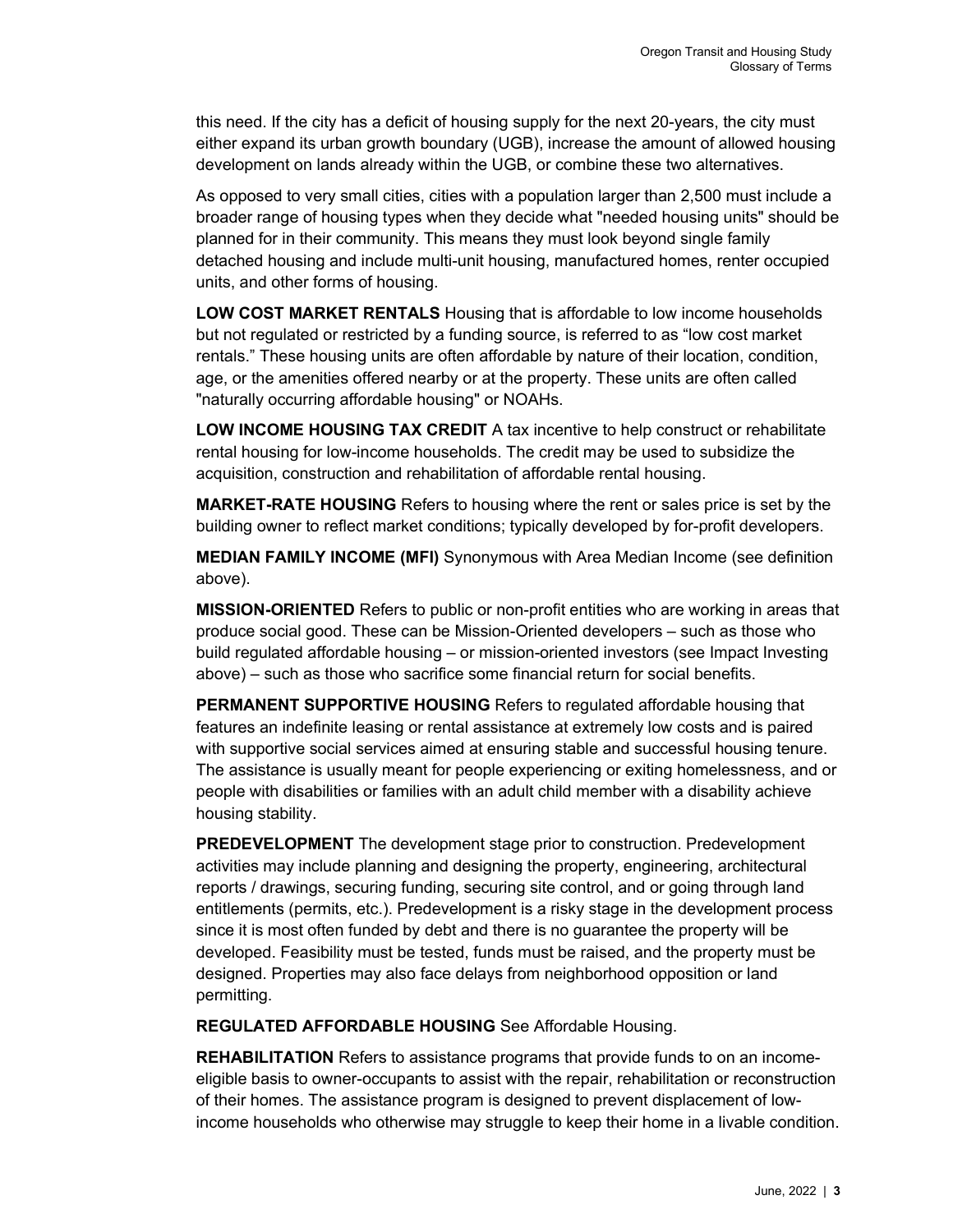#### SUBSIDIZED HOUSING See Affordable Housing.

SYSTEM DEVELOPMENT CHARGES (SDC) An Oregon-specific version of impact fees—one-time charges on new development that cities and other service providers can impose to help pay for the public infrastructure needed to support growth. Fees must be roughly proportional to the level of impact that development will have on the system. For housing, this is often (though not always) a fee per unit and may or may not vary by housing type or other factors (e.g., unit size, location, or design features). In Oregon, SDCs may only be applied for water, sanitary sewer, stormwater management, parks and recreation, and transportation, and they must be used to pay for capital improvements that increase capacity. They are separate from other development fees such as construction excise taxes, inclusionary zoning fees, or linkage fees.

URBAN RENEWAL AREAS (URA) Urban renewal allows for the use of tax increment financing, a financing source that is unique to urban renewal, to fund its projects. Tax increment revenues— the amount of property taxes generated by the increase in total assessed values in the URA from the time the URA is first established— are used to repay borrowed funds. The borrowed funds are used to pay for urban renewal programs and projects. The amount of funds used for projects, programs and administration cannot exceed the maximum indebtedness amount set by the urban renewal plan.

VERTICAL HOUSING DEVELOPMENT ZONES The ability to designate a VHDZ was established under state law in 2001 (ORS 207.841 to ORS 307.867) to provide local jurisdictions a tool to encourage the private sector to build multistory "mixed-use" buildings that include commercial uses and residential housing. While a VHDZ is described as a "zone" in the definition in state law, the area in a VHDZ is not a boundary for the purpose of application of land use and development standards. Instead, a VHDZ is the mechanism to designate an area where local government is providing a financial incentive in the form of a partial property tax exemption to eligible mixed-use development that includes housing.

# 2 Land Use and Planning Terms

20-MINUTE NEIGHBORHOOD Refers to a neighborhood where residents have easy and convenient access to meet their daily needs within a 20-minute walk, bike or transit trip of their home and without the need to rely on a personal vehicle to meet these daily needs. Destinations may include grocery stores, schools, parks, restaurants, coffee shops, post office and other essential destinations.

ENVIRONMENTAL HEALTH Refers to a set of environmental factors within the built environment that affect human health, wellbeing and disease. The concept may be integrated into local ordinances and development code with the aim to regulate and promote environmental health. Requirements can include the provision of adequate light and air circulation, management of surface water runoff and the treatment and disposal of waste.

EXCLUSIONARY ZONING Restrictive zoning policies, such as very large minimum lot sizes, or prohibitions on multifamily housing, that cumulatively have the effect of limiting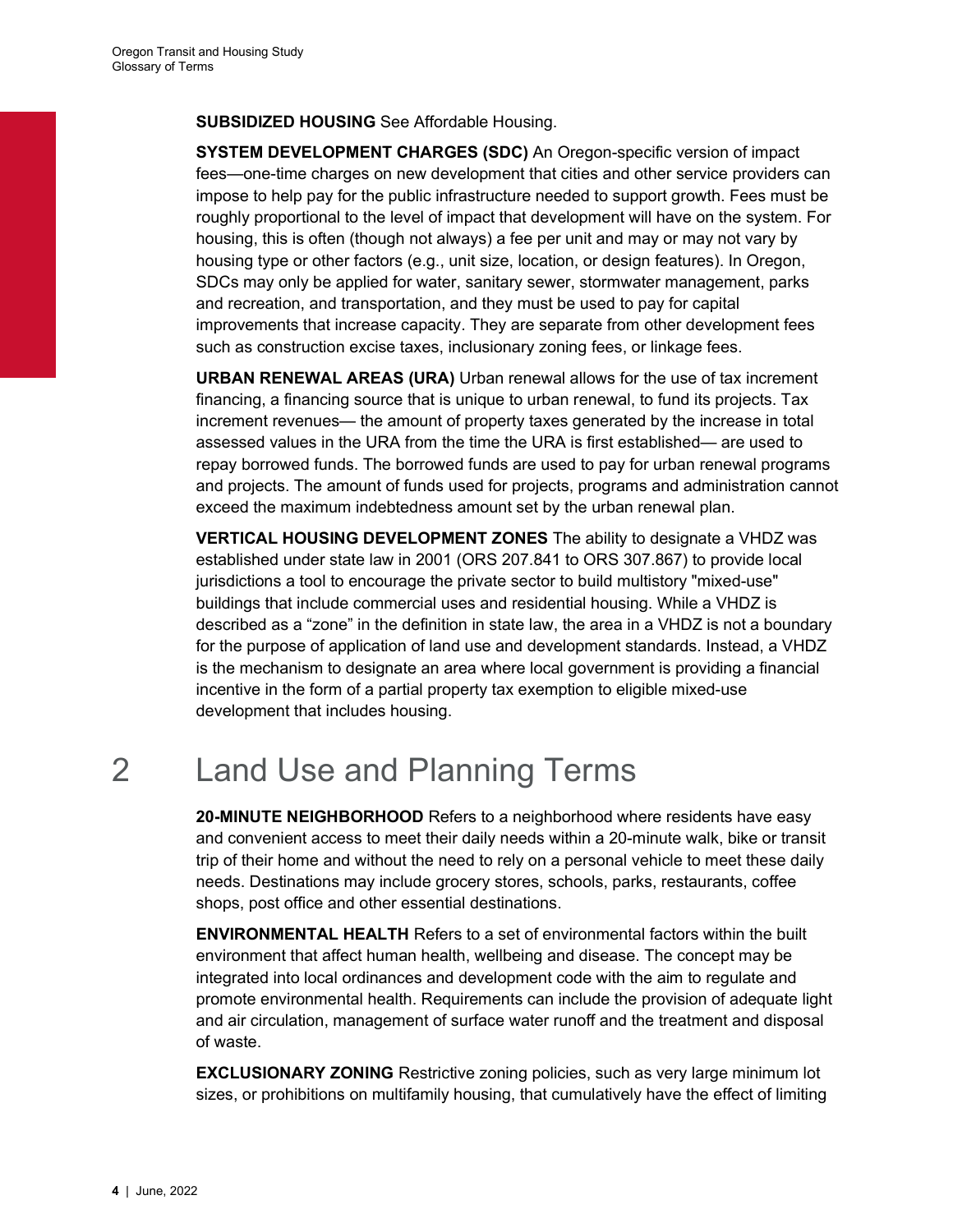housing choice in a neighborhood to higher-income households who can afford to adhere to the regulations.<sup>5</sup>

GROWTH MANAGEMENT A set of concerted efforts, policies, or planning practices to accommodate and minimize the impact of population growth, development, and services in a way that is mindful of human and business needs, environmental conditions, and land use efficiencies.

HOUSING PRODUCTION STRATEGIES Refers to specific tools, actions, policies, or measures a city will implement to meet the housing needs described in a Housing Capacity Analysis (HCA). A Housing Production Strategy is one component of a Housing Production Strategy Report. Cities in Oregon with a population over 10,000 will be subject to rules requiring the development of HCA reports and subsequent strategies to meet the reported housing needs. The adopted rules require cities to develop housing production strategies to achieve fair and equitable housing outcomes.

HOUSING PRODUCTION TARGET is a policy tool with the purpose of helping local communities address their current and future housing needs. A target provides a goal, in terms of the number and type of housing units, that need to be built in order to meet local or regional population growth.

HUMAN SCALE DESIGN Elements of the built environment that are developed, and scaled, with the pedestrian in mind. Attention is particularly paid to the design of features such as streetscapes, landscapes, lighting and structures.

LOCATION EFFICIENT Refers to a location having easy and convenient access to jobs, transit, and community and commercial services. Location-efficient communities are dense, provide walkable and bikeable streets, access to transit, proximity to jobs, mixed land uses and concentrations of retail and services that meet the daily needs of residents.

MISSING MIDDLE HOUSING Refers to a range of medium density housing types that have traditionally been made illegal under zoning and development codes beginning in the 1940s. Many zoning codes currently allow detached single-family housing and larger multi-unit apartment buildings but may exclude housing types in between the two densities such as duplexes, fourplexes, courtyard apartments and a range of small apartment buildings with fewer than 20 units.

MIXED-USE is characterized by development that blends two or more residential, commercial, cultural, institutional or industrial uses into a single site or development. Three principles generally characterize mixed use developments; provides multiple revenue-generating uses; fosters integration, density and compatibility of land uses; creates a walkable community with uninterrupted pedestrian connections.

PLACEMAKING is the process of planning and affecting a change to the built environment to be more oriented towards people and create livable places.

REDLINING A discriminatory policy created by the Homeowners Loan Corporation in the 1930's to deny mortgages to applicants wishing to purchase a home in a neighborhood based on the perception of risk. Risk was assigned not based on the creditworthiness of

<sup>5</sup> https://housingmatters.urban.org/articles/how-zoning-shapes-our-lives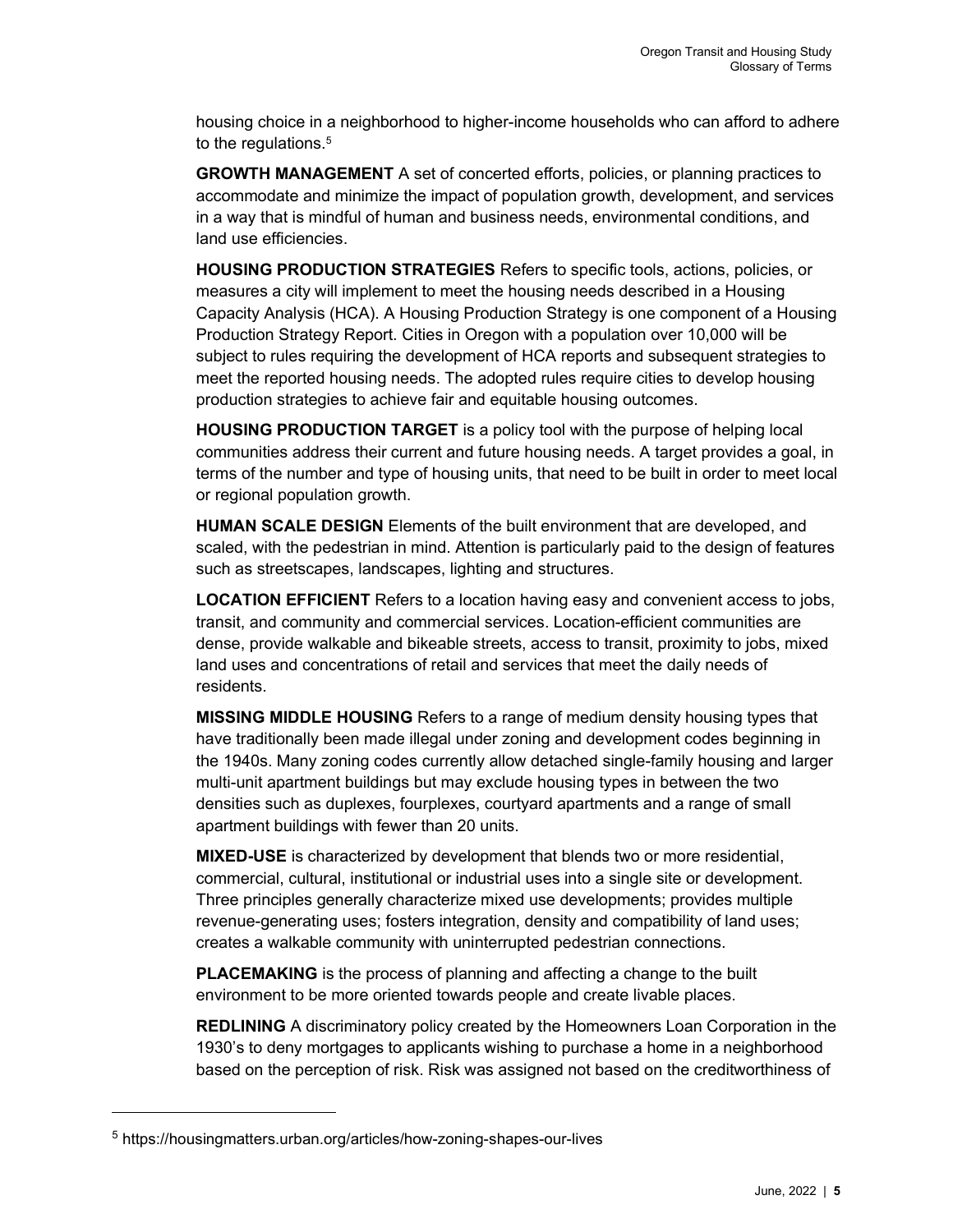borrowers and the stock of housing, but entirely based on the prevalence of minority households, particularly Black households. Neighborhoods were placed into four categories, with areas deemed "hazardous" outlined in red, and not eligible for mortgages. This policy resulted in the disinvestment in the housing stock in these areas, and lower rates of homeownership and wealth generation for Black households, among numerous other negative consequences for these households and their future generations.<sup>6</sup>

**SMART GROWTH** is an approach to community planning and development that encourages efficient use of resources, compact development and minimizing of negative environmental impacts. Smart development aims to conserve valuable land, energy, and resources; offers multiple convenient transportation choices; relieves traffic congestion and air pollution; offers a variety of housing choices; and creates attractive communityoriented neighborhoods.

SYSTEM DEVELOPMENT CHARGES (SDCs) are one-time fees charged on new development, and certain types of redevelopment, to help pay for existing and planned infrastructure to serve the development. SDCs are one means of financing growth available to local governments, they are based on impact to infrastructure, and assessed at the time of development for a variety of improvements, including water, parks, roads, sewer, and for housing units. SDCs are sometimes called "Impact Fees."

TRANSIT SUPPORTIVE DEVELOPMENT Refers to development that provides convenient access to effective and predictable transit as a key attraction that fosters compact mixed-use development. The increased density in the station area not only supports transit but also may accomplish other goals, including reducing urban sprawl, reducing congestion, increasing pedestrian activity, increasing economic development potential, realizing environmental benefits and building sustainable communities.

TRANSIT SUPPORTIVE HOUSING Refers to housing types or developments that plan for and promote easy and convenient access to transit. Transit supportive housing may take many forms, but generally includes enough density to support various levels of transit service, provides well-connected and compact development and offers walkable access to transit service.

UP-ZONING Refers to the amending of local zoning codes to remove restrictions to allow taller or denser residential development. Up-zoning, as opposed to rezoning, does not change the zoning designation of a parcel of land, rather it increases the allowable densities, building footprints and height allowances.

URBAN GROWTH BOUNDARY is a boundary around cities and metropolitan areas in Oregon is used to designate where a city expects to grow over the next 20 years. Each Oregon city is surrounded by an urban growth boundary (UGB); a line drawn on planning maps to designate where a city expects to grow over a 20-year period. This growth can occur with new houses, industrial facilities, businesses, or public facilities such as parks and utilities. Restrictions in areas outside of a UGB protect farm and forest resource land and prohibit urban development.

<sup>6</sup> https://www.brookings.edu/research/americas-formerly-redlines-areas-changed-so-must-solutions/, https://www.federalreserve.gov/boarddocs/supmanual/cch/fair\_lend\_fhact.pdf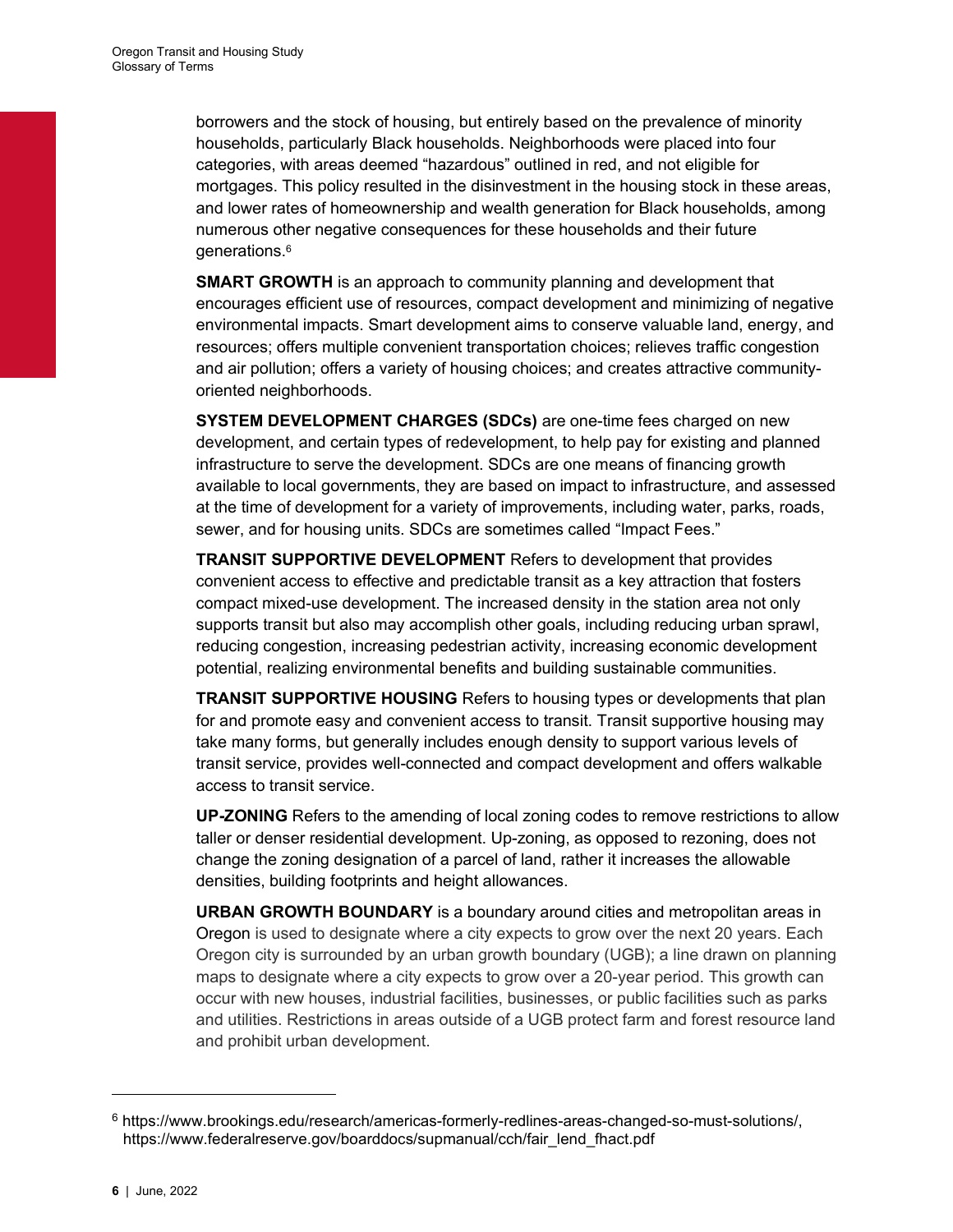**ZONING / REZONING** Regulations set out by a local government on the allowable land uses and density on a parcel of land. Landowners can apply to their local government to change the zoning of their parcel of land (whether a specific use and/or the density).

## 3 Real Estate Finance Terms

CAPITAL STACK The mix of funding sources either in a fund or used to pay for construction of a development project. Different types of funding are "stacked" together. Each type of funding sits at a different level in the stack corresponding to risk and rate of return (lower risk corresponds with lower return and vice-versa).

CAPITALIZATION RATE (CAP RATE) A metric used to estimate the risk-adjusted expected rate of return on real estate investments. The expected rate of return can determine whether investors choose to place their capital with one investment or another. In real estate, the ability to attract capital determines whether proposed buildings are actually built or not. The cap rate is defined as the net operating income of the building at given time period divided by the market value of the building in that time period. Smaller cap rates imply lower market risk and thus greater value.

CONSTRUCTION LOAN A loan used to finance the construction phase of development. This loan is shorter in duration (typically 3-4 years) and is repaid with the permanent loan. Because the loan cannot be backed by a real asset (the completed building) construction loans have higher risk and carry a higher interest rate.

DEBT SERVICE COVERAGE RATIO (DSCR) The ratio of debt to net operating income (revenues less expenses) at a property, which is used by banks and lenders to assess the amount of operating income available to pay for debt service obligations. If a DSCR equals 1.0 the property has exactly enough net operating income to meet its debt obligations. Most lenders will require a cushion of 15 or 20 percent excess income (a DSCR of 1.15 or 1.20) to ensure the borrower can meet its debt obligations in the event of an unexpected expense.

DEVELOPMENT COSTS The costs of building and constructing a new development. These costs include land costs, hard costs, and soft costs.

Land costs are determined by both demand for space and the supply of developable land, which is influenced by topography, zoning, and existing developments, among other factors.

Hard costs are the costs incurred for the construction of a building, including wages of construction workers, lease rates of construction equipment, and the prices of raw materials are components of construction costs.

Soft costs include the labor of architects, engineers, designers, and planners as well as the costs of interacting with the government, which include taxes and permitting processes and fees, and fees that developers charge to pay for their own labor.

DEVELOPMENT PHASES The typical phases are predevelopment, construction, and operation. Predevelopment can be split into early-stage predevelopment (project visioning, design, and concept planning) and late-stage predevelopment (securing project funding, securing sites, permits, and entitlements such as zoning or rezoning).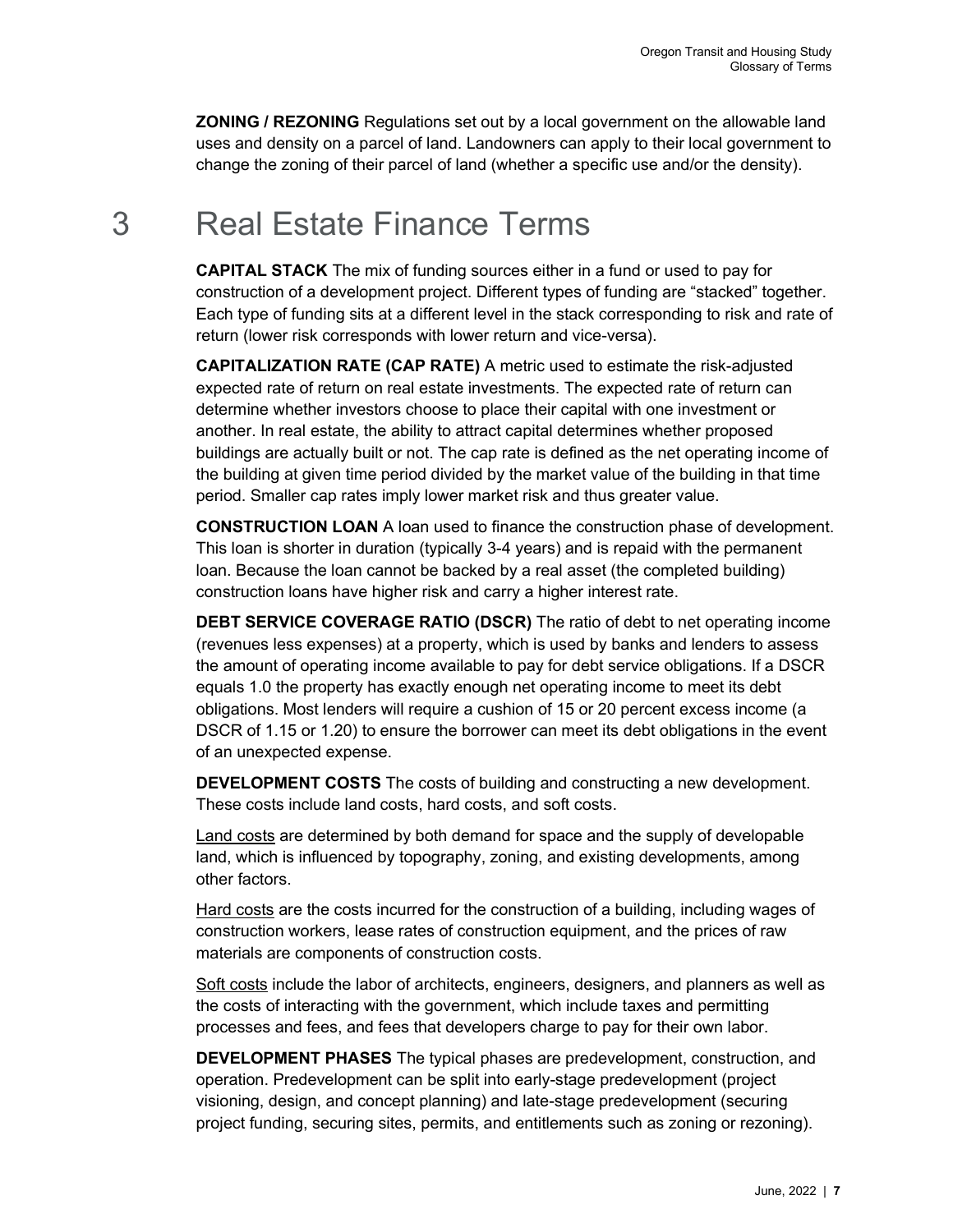Early-stage predevelopment projects cannot carry debt as they may be found to be infeasible.

EQUITY a financial ownership stake in an asset. Equity can be preferred or sponsor equity and sits at the top of the capital stack. It is riskier than debt, because it is repaid last in the event of a liquidation but generates the highest return for investors.

FEASIBILITY A project needs to be financially feasible, demonstrating that the revenues generated from rents are sufficient to cover operations, debt servicing, and capital reserves. A project's development team will create a pro forma to determine feasibility and adjust the number of units, size, rents, and construction costs until the project revenues match expected operating costs (often referred to as "penciling out"). Funders need to understand financial feasibility before they will award a project funding.

**FOREGIVABLE DEBT** A type of loan that can be partially or entirely forgiven or deferred for a period of time by the lender when certain terms or conditions are met. This flexible financing source is often times part of a capital stack (see definition above) and used to help with funding gaps (see definition below).

GAP FUNDING/ FUNDING GAP Gap funding sources are relatively flexible types of funding (grants, low-cost debt, forgivable loans, etc.) sources that are sought if the capital stack has a funding gap in the sources and uses needed to construct a product, after traditional funding sources have been secured. Gap funders are usually missionbased and fill the remaining funding gap with low-cost financing to get the project to be financially feasible.

HIGHEST AND BEST USE "Highest and best use" is a term used in the real estate industry that refers to the land use that is most likely to produce the most economic benefits to the landowner (either private or public landowners). The highest and best use for any property will be: (1) physically possible, (2) legally permissible, (3) financially feasible, and (4) maximally productive.

INCENTIVES Financial motivations that encourage people to make certain economic decisions. They create additional burdens or reduce existing costs to influence the tradeoffs people face when making decisions. Governments can use incentives to promote certain public policy goals. Examples of housing incentives include the mortgage interest tax deduction to encourage homeownership, or development incentives that reduce the cost of development and encourage the construction of affordable housing.

INSTITUTIONAL INVESTOR Institutional investors pool money and invest in securities, real property, or loans to secure returns for clients. Examples include insurance companies, pension funds, mutual funds, credit unions, and banks. Institutional investors differ from individual investors, in that they are professionally managed and regulated by their relevant industries (finance, insurance, etc.). Institutional investors also operate at a significantly larger scale, with pooled funds that allow them to make large purchases and sales of investments.

**INTEREST RATE** The cost of borrowing to fund a project. Mission-oriented lenders may offer lower interest rates or below-market interest rates for affordable housing projects or development that has a positive social impact. Interest rates can be fixed (they do not change over the course of the loan) or variable / floating (tied to federal interest rates or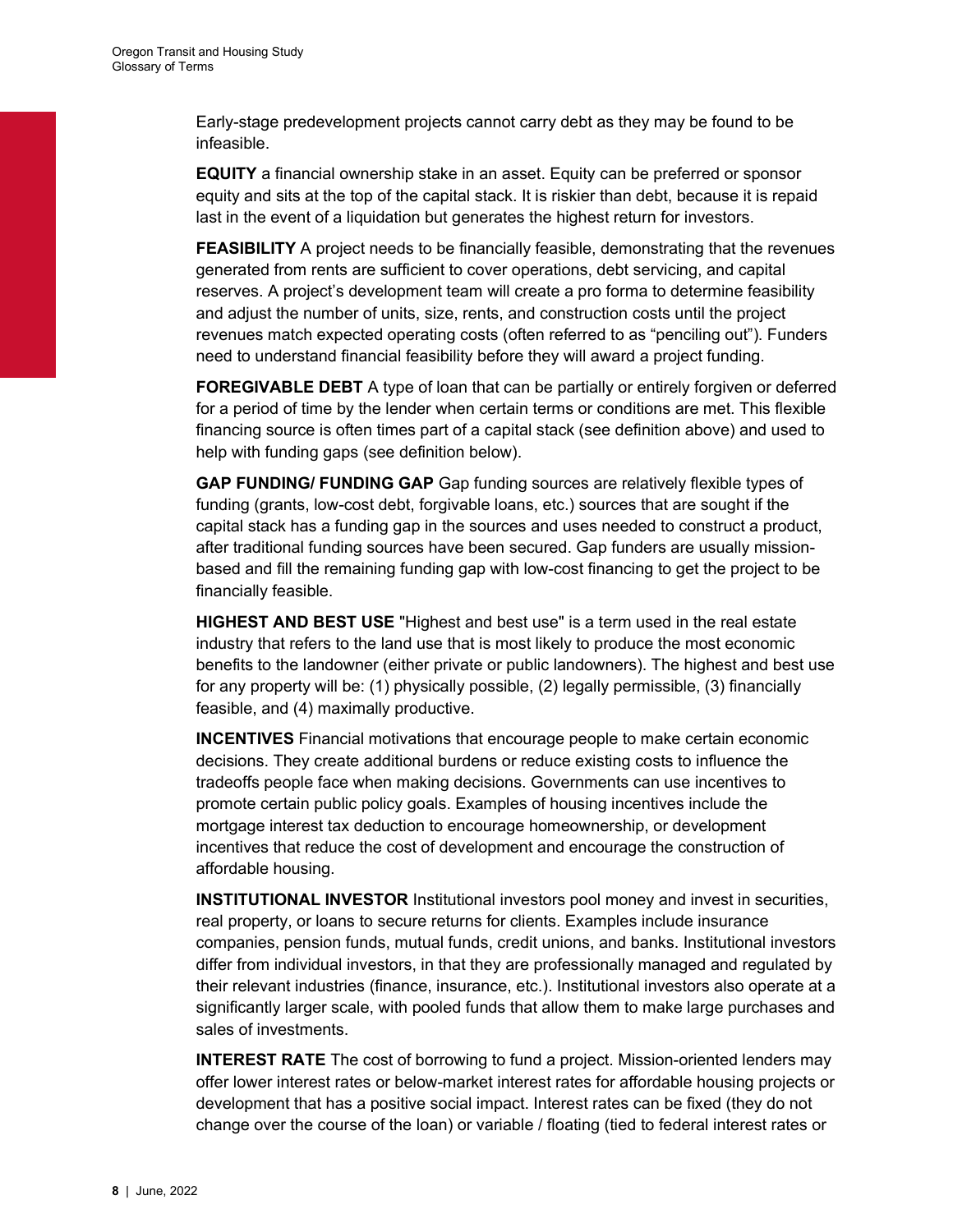other variable rates). Interest payments can be partially or completely deferred until the loan matures.

MEZZANINE DEBT A secondary debt position that is repaid after senior debt in the event of a liquidation. This is more risky than senior debt and acts more like equity with deferred payments on the loan. Often called "mezz debt."

**PERMANENT LOAN** A long-term loan used to pay off the shorter construction loan and service the residential development during operations. Because this loan is backed by a real asset (the completed development) it has lower risk and a lower interest rate.

PRO FORMA ANALYSIS A method of estimating or projecting a project's revenue, costs, and returns. A pro forma model compares the development's funding sources to its uses and end value, and it is used to determine whether a proposed development is financially feasible.

SUBSIDIES Incentives, generally provided by a government, that help offset a cost. As it relates to housing, subsidies can be provided in the form of direct contributions of cash to a project, a discount on land, the reduction or waiver of fees (see system development charges below), or property tax abatements.

## 4 Economics Terms

**ECONOMIC MOBILITY** is the ability of a person to changes their economic status, income or wealth. Economic mobility is often measure by movement between income quintiles.

LOW-INCOME is defined as 80 percent of the median family income for a given geographic area, subject to adjustments for areas with unusually high or low incomes or housing costs. The Department of Housing and Urban Development (HUD) defines lowincome within guidelines for Section 8/Public Housing. Low income may be defined differently for different purposes and according to different Federal agencies, for example for transportation researchers may develop their own thresholds to define low income depending on available data sources.

MARKET FAILURE An economic situation in which a free market does not result in an efficient allocation of resources. Market actors (e.g., consumers, producers) alone are not able to provide goods and services in a manner that is economically efficient, thus market failures result in a loss of economic value.

**PREFERENCE** Economically, a preference reflects how individuals rank and value different options amongst available choices. It does not connote desire or intent to purchase.

**SHORTAGE** The underproduction of goods or services due to demand exceeding supply. It results in higher prices of the goods or services.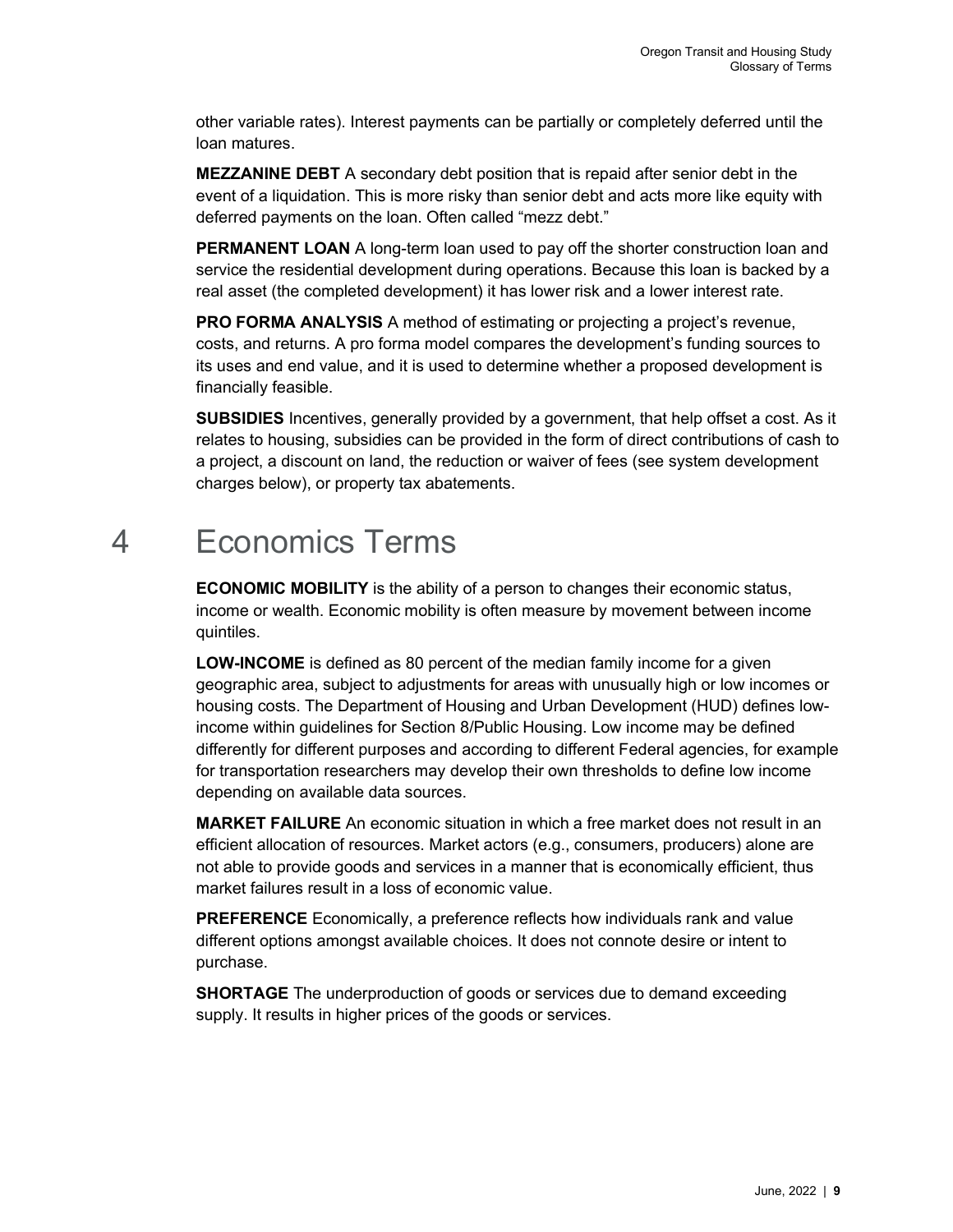# 5 Transportation Terms

WILLINGNESS TO PAY Economically, willingness to pay connotes the monetary value the marketplaces on a good or services (in this case housing), which is derived based on the sum of individual preferences. Colloquially, 'willingness' refers to a simple choice and implies an ability to pay, but in economics ability to pay is separate and is informed by a household budget. Transportation Terms

EQUITABLE TRANSIT ORIENTED DEVELOPMENT is planning and design approach combining TOD principles with an equity lens. The intent is to ensure that the development serves specific equity goals through dedicated strategies that ensure lowincome residents and residents of color benefit, and are not displaced, by new development. It supports mixed-use development that incorporates affordable housing in close proximity to high-quality public transit and bolsters ridership goals of transit providers.

**LEVEL OF SERVICE** is a performance measure that provides a rating system for motor vehicle mobility along a roadway facility, typically a roadway segment, intersection or approach. The rating scale is A through F. LOS A indicates free flow traffic conditions. LOS B and C indicate traffic conditions that move without significant delays. LOS D through E indicate progressively worse operating conditions. LOS F represents traffic conditions where average vehicle delay has become excessive and demand exceeds roadway capacity.

MICROMOBILITY Refers to a range of small, lightweight vehicles operating at speeds typically under 15 miles per hour and typically provided as a shared mobility service. Conveyances typically include bicycles, electric bikes, electric scooters, shared bicycles and electric mopeds.

MOBILITY HUB Refers to a focal point in the transportation network that integrates multiple transportation modes, multimodal supportive infrastructure and place making strategies to create an activity center that maximizes first-mile and last-mile connectivity.

MODAL CIRCULATION Refers to the transportation network, including sidewalks, bike lanes, trails, and transit network, that allows for the movement of people and goods throughout a community. Communities define modal circulation plans and design guidance within their development code. Language within the code may include guidance on orientation of buildings to the right-of-way, intersection spacing, access management and access controls and other such design standards that influence the overall design and functioning of a transportation network.

MULTIMODAL indicates having, using or designing for a variety of modes of transportation. In transportation planning, multimodal generally refers to the integration of motor vehicles, freight, transit, bicycles and pedestrians into facility design or network planning.

**MULTIMODAL LEVEL OF SERVICE** Refers to a rating system used to evaluate various transportation modes and impacts. Level of service may include both quantitative and qualitative measures and refers to the speed, convenience, comfort or security of transportation facilities and services experienced by users.